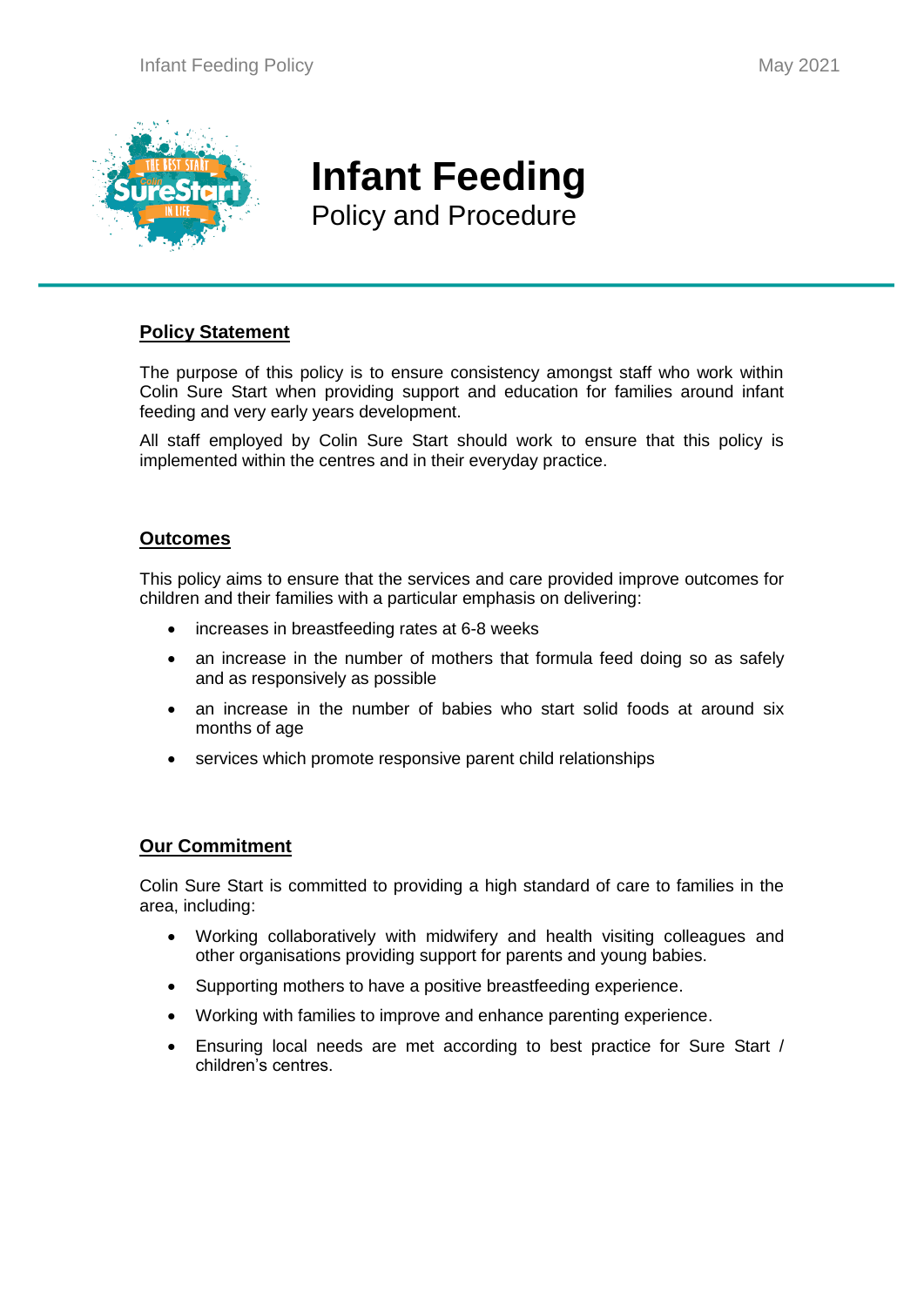## **To Enable this Commitment**

- All staff employed by Colin Sure Start are familiarised with this policy on commencement of employment.
- All staff receive training on how to implement the Baby Friendly standards as appropriate to their role.
- The International Code of Marketing of Breastmilk Substitutes (The Code) is implemented within the centre(s).
- All materials produced for families reflect the Baby Friendly standards.
- Parental engagement in both planning and evaluation is encouraged to ensure services meet their needs.
- Internal audit and user satisfaction surveys support continued improvement in services.

## **The Standards**

### **1 Support pregnant women to recognise the importance of breastfeeding and early relationships to the health and wellbeing of their baby**

This service recognises the importance of pregnancy as a time to build the foundations of future health and wellbeing and the role children's centres play in supporting this.

Pregnant women will be contacted to offer them information and support through telephone contact, invitation to classes run at the centre, one to one contact, and referral to peer support.

All classes and information provided reflect the Baby Friendly standards and comply with the Code.

## **2 Protect and support Breastfeeding in all areas of the service**

Mothers are welcome to breastfeed in all areas of Colin Sure Start and comfortable facilities are provided.

Breastfeeding mothers are informed of all services provided to support continued breastfeeding (outline of services, groups, baby café, peer support, breast pump lending service).

A clear referral system is in place to ensure that additional help is provided for breastfeeding mothers who require this.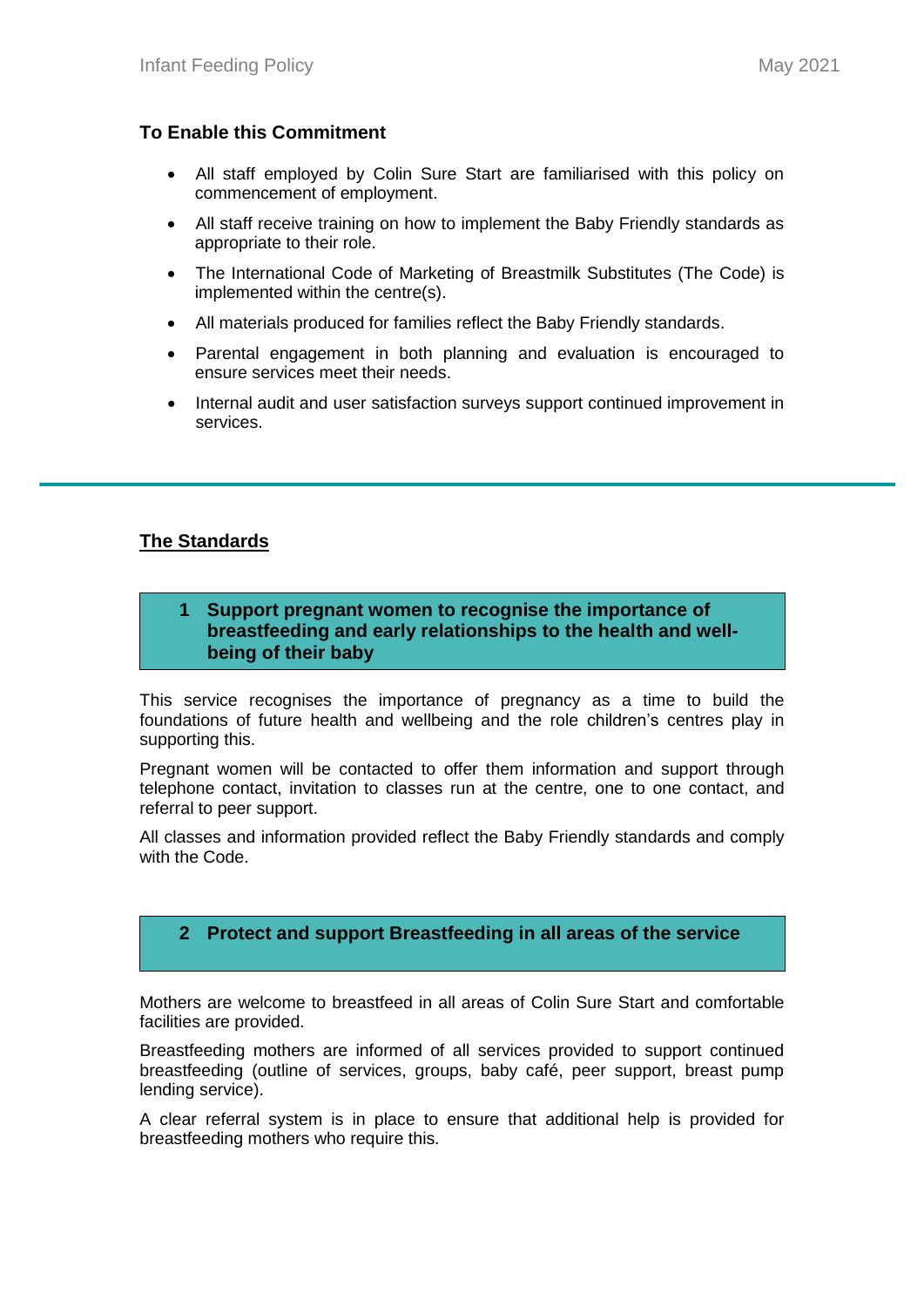Breastfeeding is valued by staff within the centre, and mothers are encouraged and praised for providing any breastmilk.

All mothers regardless of feeding method are supported to introduce solid food at around six months of age in accordance with World Health Organisation and Department of Health guidelines.

No advertising of breastmilk substitutes, bottles, teats or dummies is permitted within Colin Sure Start.

### **3 Support parents to have a close and loving relationship with their baby**

Colin Sure Start promotes responsive parenting and parents are encouraged to respond to their baby's needs for love, comfort and security.

All materials and classes provided for parents reflect this philosophy.

Parents who have decided to bottle feed are encouraged to do so responsively and information is provided to support this.

#### **Responsive Feeding**

The term responsive feeding is used to describe a feeding relationship which is sensitive, reciprocal and about more than simply providing food for a baby. Staff should ensure that mothers attending Colin Sure Start have an opportunity to discuss feeding and behaviour cues. Mothers should be reassured that breastfeeding can be used to feed, comfort and calm babies and that breastfed babies cannot be overfed or 'spoiled' by frequent feeding. Mothers can also be reassured that breastfeeding can be an opportunity for them to rest.

If a mother is bottle feeding she does need to be careful not to over-feed her baby. However, she can still feed responsively, by recognising feeding cues, holding her baby close and pacing the feed so that her baby is not forced to take more milk than he needs. Young babies feel more secure when they receive most feeds from their parents and this also helps parents and baby build a strong and loving bond.

Find out more in Unicef UK's responsive feeding infosheet: <http://unicef.uk/responsivefeeding>